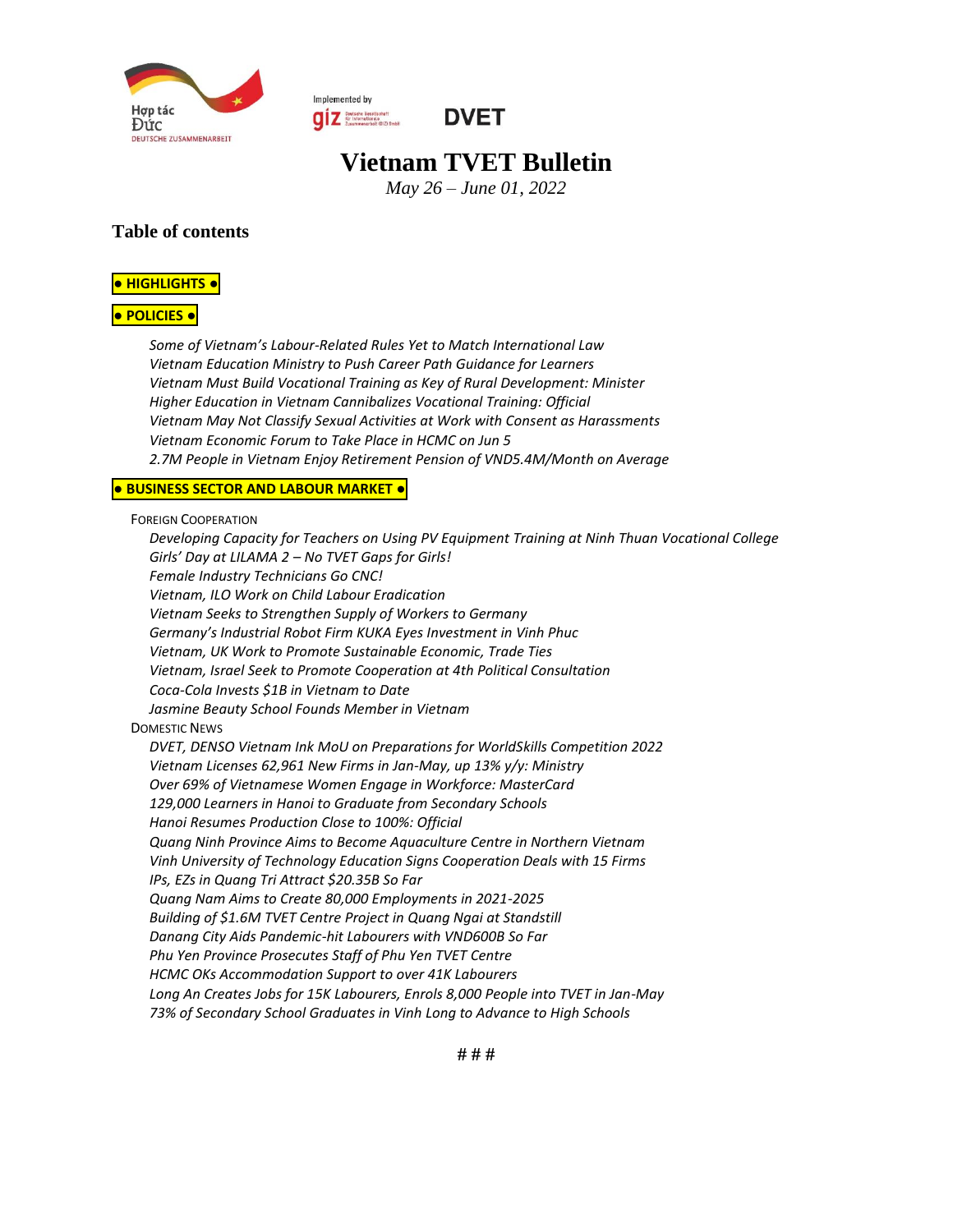

Implemented by **QIZ** Deutsche Gesellschaft

**DVET** 

# <span id="page-1-1"></span><span id="page-1-0"></span>**● Policies ●**

# <span id="page-1-2"></span>**Some of Vietnam's Labour-Related Rules Yet to Match International Law**

Some terms of Vietnam's Labour Code 2019 have yet to match international law, including the International Labour Organization (ILO)'s Convention 138 and Convention 182, particularly in terms about working ages, working hours, and inspection against child labour. Regarding working age from 15 years old, Vietnam's Labour Code 2019 matches international law. However, the legal framework is lacking details about permitted and banned jobs for children. Vietnam only stipulates that under-13 kids can only work in arts and sports, between 13 and 15 year-old kids can do light jobs, and heavy jobs are only for over-18 people. About working hours, Vietnam stipulates that people between 15 and 18 years old can do overtime tasks. This is different from the ILO's recommendation of no overtime for young people. For resting hours, Vietnam applies the same rules for both adults and adolescents. Regarding banned jobs for young people, Vietnam's list includes jobs of heavy industries, chemical industry, and others; and excludes jobs of fisheries and agriculture. About inspection and punishment, Vietnam's Labour Code 2019 specifies adolescents as under-18 people, while the Penal Code 2015 only sets out punishments for violations against under-16 people. Hence, there is a loophole of no punishments for violations against workers between 16 and 18 years old. [\(VKSNDTC,](https://www.vksndtc.gov.vn/tin-tuc/cong-tac-kiem-sat/hoan-thien-phap-luat-ve-su-dung-lao-dong-tre-em-o--d10-t10259.html) [Kiem Sat](https://kiemsat.vn/hoan-thien-phap-luat-ve-su-dung-lao-dong-tre-em-o-viet-nam-63521.html#related) May 24)

#### <span id="page-1-3"></span>**Vietnam Education Ministry to Push Career Path Guidance for Learners**

Vietnam's Ministry of Education and Training has issued Circular 07/2022/TT-BGDDT on boosting career path guidance for learners. The circular stipulates different targets of outcomes for learners of primary schools, secondary schools, high schools, and higher education units. For secondary schools, the designated outcome is learners understanding about their strengths, willingness to works, and experiences of working. For high schools, the target is learners understanding the developments of some jobs and experiencing some works. For secondary schools, high schools, and higher education units, the circular stipulates they have to conduct at least one experiencing session per year for learners. The circular will become effective on July 8. [\(Bao Chinh Phu,](https://baochinhphu.vn/tu-van-nghe-nghiep-viec-lam-va-ho-tro-khoi-nghiep-cho-hoc-sinh-sinh-vien-102220526142032134.htm) [MOIT,](https://moit.gov.vn/tin-tuc/phat-trien-nguon-nhan-luc/tu-van-nghe-nghiep-viec-lam-va-ho-tro-khoi-nghiep-cho-hoc-sinh-sinh-vien.html#related) [VKSNDTC,](https://vksndtc.gov.vn/tin-tong-hop/cong-tac-tu-van-nghe-nghiep-viec-lam-va-ho-tro-kho-d8-t10264.html#related) [Bao Dan Sinh](https://baodansinh.vn/tu-van-nghe-nghiep-viec-lam-va-ho-tro-khoi-nghiep-cho-hoc-sinh-sinh-vien-20220526203758.htm#related) May 26)

#### <span id="page-1-4"></span>**Vietnam Must Build Vocational Training as Key of Rural Development: Minister**

Vietnam must build vocational training as a key to rural development, said Minister Dao Ngoc Dung, at a dialogue between the Prime Minister and farmers nationwide. In order to improve vocational training, Mr. Dung suggested relevant authorities, including the MoLISA and the Ministry of Agriculture and Rural Development (MARD), cooperate in pushing farmers to improve themselves and learn more knowledge. He added that dissemination of career paths and agricultural developments should be innovated per different areas. Vocational training must also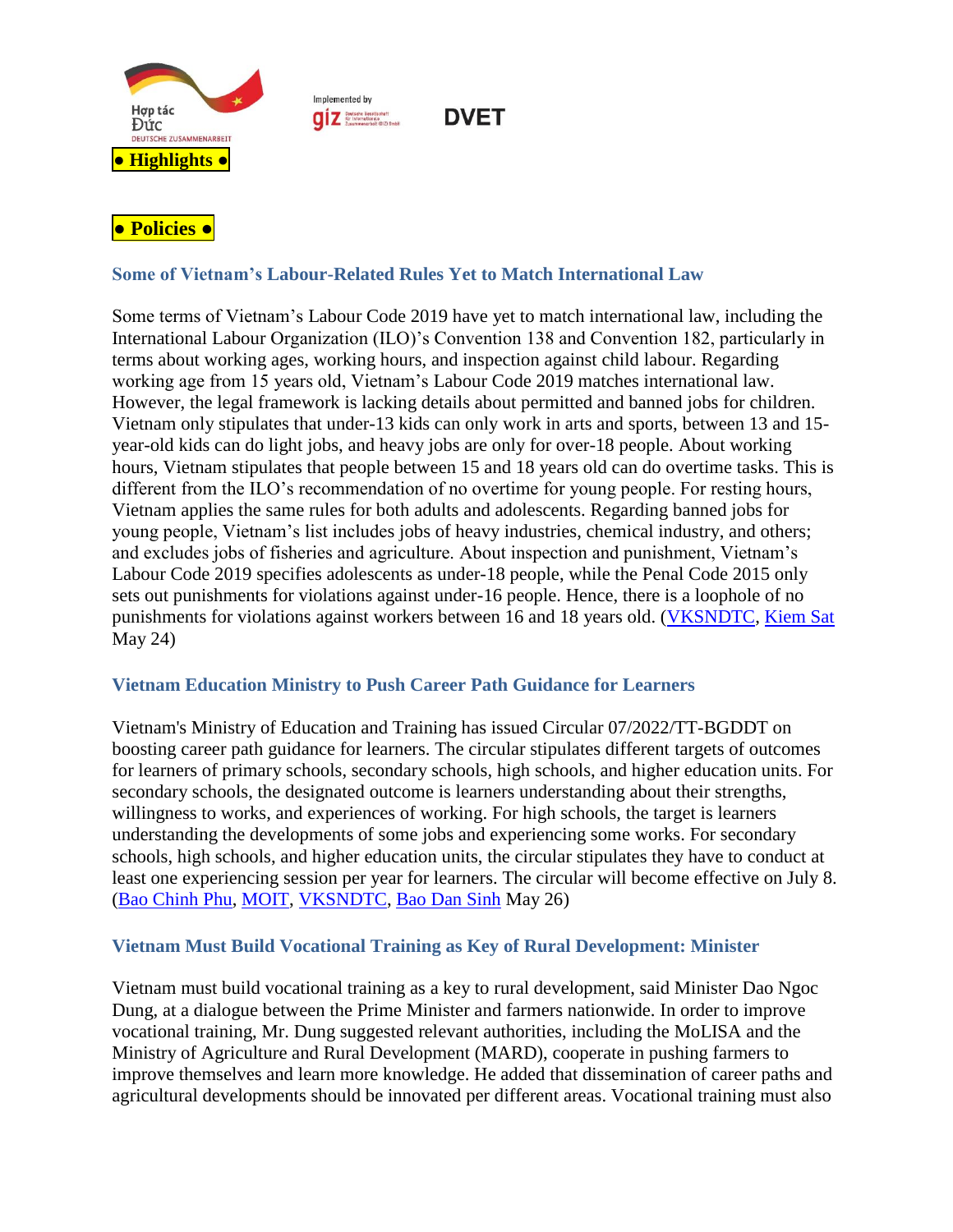



**DVET** 

adapt to changes in the workforce, employments, and higher incomes for farmers, he noted. He also said that investments in vocational training need improvements, particularly in inspections, in order to ensure that the investments are fully disbursed. Besides, he stated that the MARD is in charge of agricultural vocational training and the MoLISA is in charge of non-agricultural vocational training. [\(Dan Tri,](https://dantri.com.vn/lao-dong-viec-lam/dao-tao-nghe-la-khau-dot-pha-trong-xay-dung-nong-thon-hien-dai-20220529123025343.htm) [MoLISA,](http://www.molisa.gov.vn/Pages/tintuc/chitiet.aspx?tintucID=231418#related) [Dan Viet](https://danviet.vn/dao-tao-nghe-cho-lao-dong-nong-thon-phai-duoc-xem-la-cot-loi-20220529170916944.htm#related) May 29)

#### <span id="page-2-0"></span>**Higher Education in Vietnam Cannibalizes Vocational Training: Official**

Higher education units in Vietnam are lowering and lowering their entrance requirements and opening up more and more courses, leading to low numbers of students entering vocational training, an official said. Mr. Dao Trong Do, an official from the DVET, made the statement at a recent conference on developing vocational training in the northern region in 2021-2030, with a vision to 2045. He elaborated that the numbers of university learners are triple that of vocational training learners, leading to problems in the workforce structure, with too few people participating in production. He noted another problem of many people's negative prejudices against vocational training. Ms. Khuong Thi Nhan from the DVET reminded of the targets for vocational training, including 40%-45% of secondary and high school graduates advancing to vocational training, retraining for 25% of the workforce, 100% of vocational training teachers fulfilling requirements, 80% of vocational training supervisors receiving advanced training, building up of 70 high-quality vocational training schools, and others. [\(Dan Tri,](https://dantri.com.vn/giao-duc-huong-nghiep/trien-khai-chien-luoc-phat-trien-giao-duc-nghe-nghiep-2021-2030-20220527110924914.htm) [TVET,](http://gdnn.gov.vn/AIAdmin/News/View/tabid/66/newsid/39253/seo/Trien-khai-chien-luoc-phat-trien-giao-duc-nghe-nghiep-2021-2030/Default.aspx#related) [VietnamNet,](https://vietnamnet.vn/nhieu-chi-so-ve-nhan-luc-cua-viet-nam-chi-xep-tren-campuchia-2024101.html#related) [Tuoi Tre,](https://tuoitre.vn/nang-suat-lao-dong-viet-nam-khong-bang-1-10-cua-singapore-20220527160321921.htm#related) [Nhan Dan](https://nhandan.vn/tin-tuc-giao-duc/trien-khai-chien-luoc-phat-trien-giao-duc-nghe-nghiep--699040/#related) May 28)

#### <span id="page-2-1"></span>**Vietnam May Not Classify Sexual Activities at Work with Consent as Harassments**

Suggestive sexual activities at work, which are responded with consent, may not be classified as sexual harassments at work; and those not responded with consent may be classified as sexual harassments at work, according to draft rules on prevention and control of sexual harassment at work. The draft rules are compiled by the MoLISA, the Vietnam General Confederation of Labour (VGCL), and the Vietnam Chamber of Commerce and Industry (VCCI). Per the draft rules, examples of not sexual harassments at work are casual compliments per the moral code and culture, sexual intercourses with consent (except for sexual intercourses with kids), and sexual harassment not at work and subject to other laws. Examples of sexual harassment at work are unwanted sexual or suggestive actions (touching, caressing, hugging, kissing, raping, attacking, and others); statements via direct conversation, phone, digital connection, such as stories, costume compliments, constant asks for dates; body languages, such as display of pornography, eyes contacts, illicit actions; and others. Per the draft rules, employers must build detailed terms for their workplaces and apply them accordingly. [\(Tien Phong](https://tienphong.vn/hanh-vi-duoc-doi-phuong-dap-lai-khong-xep-vao-quay-roi-tinh-duc-noi-lam-viec-post1442189.tpo) May 30)

## <span id="page-2-2"></span>**Vietnam Economic Forum to Take Place in HCMC on Jun 5**

The fourth edition of the Vietnam Economic Forum, themed "Building an independent, selfreliant economy associated with deep international integration in the new context," will take place in Ho Chi Minh City on June 5. This year's event will have three thematic seminars, namely (i) the development of labour supply chains after COVID-19, (ii) the development of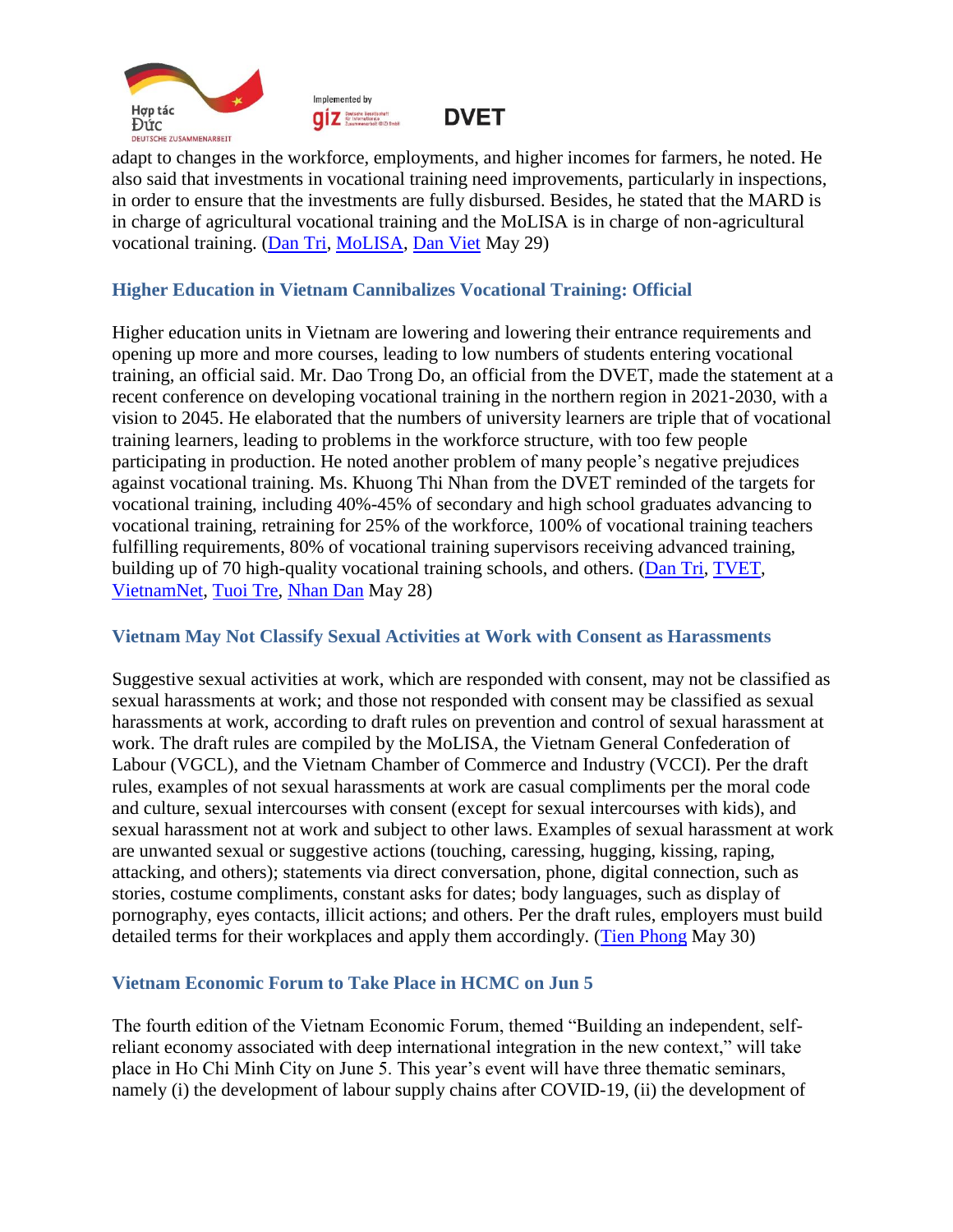

capital and property markets, and (iii) innovation, technology, digital transformation, and supply chain diversification. [\(Dau Tu](https://baodautu.vn/ban-kinh-te-trung-uong-to-chuc-dien-dan-kinh-te-viet-nam-lan-thu-tu-dien-ra-tai-tphcm-d166899.html) May 31)

#### <span id="page-3-0"></span>**2.7M People in Vietnam Enjoy Retirement Pension of VND5.4M/Month on Average**

As many as 2.7 million people in Vietnam currently enjoy retirement pension of VND5.4 million (\$231.8) each per month on average, said Ms. Ly Hoang Minh, an official from the Vietnam Social Security. Such a figure is higher than the average per capita monthly wage of VND4.2 million in 2021. [\(VnExpress](https://vnexpress.net/luong-huu-binh-quan-5-4-trieu-dong-moi-thang-4469164.html) May 28)

#### <span id="page-3-1"></span>**● Business Sector and Labour Market ●**

#### <span id="page-3-2"></span>*Foreign Cooperation*

#### <span id="page-3-3"></span>**Developing Capacity for Teachers on Using PV Equipment Training at Ninh Thuan Vocational College**

Aiming to implement the objective of improving the quality and market orientation of technical vocational education within the framework of the Programme "Reform of Technical and Vocational Education and Training (TVET) in Vietnam"-GIZ, therefore a training consisting of two parts on developing teacher capacity on using photovoltaic (PV) devices for 15 core teachers split into three small groups for maximum effectiveness were conducted on May 10-12 and 17- 19. The training focuses on building capacity for teachers on how to use specialized PV devices and hands-on training on using those devices on a real PV installation. It is also a necessity of improving teaching quality and applying knowledge regarding the use of photovoltaic devices into the curriculum of Renewable Energy occupation. The main contents of the training are giving an introduction on different PV devices; instructing on how to use them; sensitizing on the restrictions of these devices; and training of the devices on real PV installations. During the training, the participants were guided through the concepts of theoretical knowledge and how to use the PV devices such as SOLAR I-Ve CurveTracer, Clamp meters, Solar Pathfinder for shade analysis, Insulation and continuity tester, Digital Earth resistance tester, Infrared thermometer and MC4 connectors and their assembly. After the training, teachers are confident in using the devices; having a clear overview of the different devices available and knowing how to apply the devices to real installations. "Through this training, the core teachers have acquired a lot of knowledge and skills related to hand tools, how to use solar-related measuring equipment correctly" said Mr. Dang Ngoc Vong - Dean of Renewable Energy Faculty at NTVC. This training on developing capacity for teachers on using PV devices mark the first step towards a good preparation for NTVC teachers to get more and more Renewable Energy trainings at the college in the near future. [\(TVET](https://www.tvet-vietnam.org/archives/news/kick-off-meeting-on-establishment-of-industry-advisory-board-iab-for-mechatronics-at-ninh-thuan-vocational-college-ntvc-2) May 27)

#### <span id="page-3-4"></span>**Girls' Day at LILAMA 2 – No TVET Gaps for Girls!**

The main slogan No TVET Gaps for Girls inspired more than 120 female high-school students from Phu My High School and Phu My Continuing Education Centre to participate in the Girls' Day on May 19 at LILAMA 2 International Technology College. LILAMA 2 college organised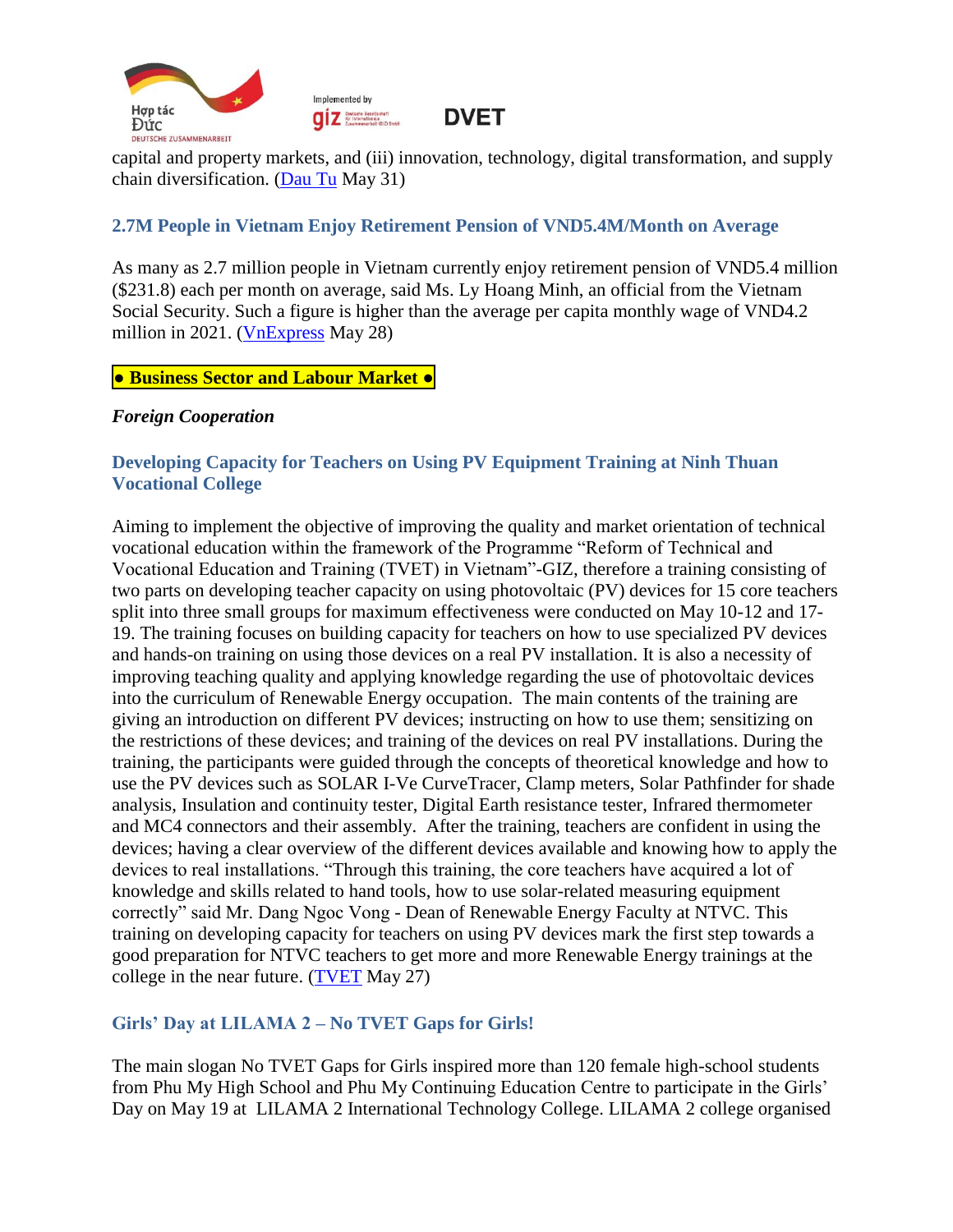





the day to raise awareness among young high-school students for a solid education in TVET and new smart manufacturing technologies. And on the other hand to attract especially female students to join the modular initial training programmes, oriented on German training standard and offered by LILAMA 2 for: Metal Cutting Technician, Mechatronics Technician, Construction Mechanics Technician, Industrial Electronics Technician. The survey "Are you interested in technical occupations?" was conducted at the beginning and end of the event to measure the interest to enrol in vocational training. It proved an increasing interest of many female students, especially the students from Phu My Continuing Education Centre, to enrol in the cooperative vocational training programme of LILAMA 2 after graduation. Ms. Quang Thi Nhu Ngoc, a grade-11 student from Phu My High School expressed that "I realised I changed my mind rather easily after participating in the Challenging Race with TVET experience in different kinds of labs and workshops at LILAMA 2. Before that, I had no idea on technical occupations, but when I touched the buttons on CNC milling machine and received the workpiece engraved with my name, I decided on metal cutting occupation. I have a strong belief in my bright future". The girls had also the opportunity to approach the representatives of the industry, LILAMA 2 and GIZ directly with their impressions and questions. Ms Le Thi Nhiem of Siemens Vietnam explained that her company create equal opportunities for all male and female candidates. The working environment in Siemens is diverse and inclusive, and female technicians even get a lot of benefits and advantages in the company. Adding to that, Ms Le Thi Thu Uyen of Martech Boiler, Ms Doan Huu Vinh Ngon of Festo Didactic, Mr Doan Thanh Cao of NS BlueScope Viet Nam, Mr Nguyen Khanh Cuong, Rector of LILAMA 2 and Mr Bach Hung Truong of GIZ justified themselves to the high-school students and informed about working conditions and measures to support women in their organisations. The event was conducted in the frame of the Development Partnership with the Private Sector (DPP) Vocational Training for Smart Manufacturing in Machine Tools. The DPP is implemented jointly by the cooperation partners Siemens Limited Company Vietnam, LILAMA 2 International Technology College and Deutsche Gesellschaft für Internationale Zusammenarbeit (GIZ) GmbH (represented by the Programme Reform of TVET in Vietnam) and supported by the develoPPP.de programme of the German Federal Ministry for Economic Cooperation and Development (BMZ). [\(TVET](https://www.tvet-vietnam.org/archives/news/girls-day-at-lilama-2-no-tvet-gaps-for-girls) May 26)

#### <span id="page-4-0"></span>**Female Industry Technicians Go CNC!**

LILAMA 2 International Technology College implemented from May 10 to 20 the further training course Fundamental DIN/ISO Programming – CNC Turning and Milling. Mr. Nguyen Xuan Huy and Mr. Le Tuyen Giao, LILAMA 2's CNC experts and master trainers in smart manufacturing conducted the 10-day further training particularly for women technicians and engineers of the industry and fresh college and university graduates in metal cutting occupations to enhance women's job opportunities and access to modern and intelligent production technologies on sophisticated machine tools. Ten women technicians of enterprises (Nidec, ISHISEI Vietnam, Duy Tan Precision Mold, ITEQ Vietnam) and 06 fresh college/university graduates (LILAMA 2, HCMC University of Technology and Education, HCMC College of Industry and Trade, HCMC University of Technology) participated successfully in the training and assessment course. The participants learned to programme with DIN/ISO programming language and Sinumerik 840D, simulate the CNC programmes, and basically operate and maintain CNC turning and milling machines. All participants will receive a certificate on course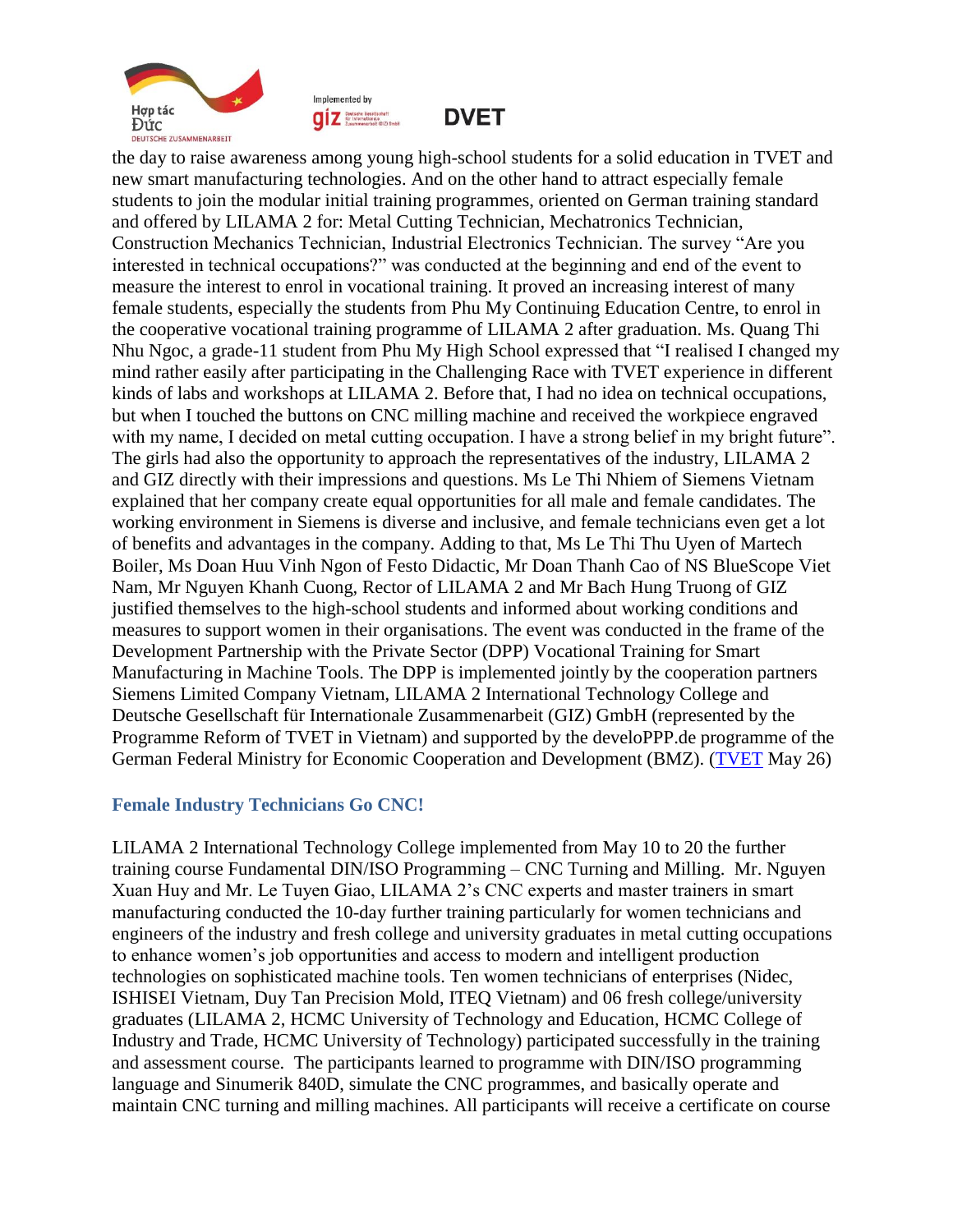





completion that proves their newly acquired professional competencies and supports to promote in their current jobs and to find better job positions with solid incomes. Ms. Bui Thi Khoi An from Duy Tan Precision Mold expressed that "It seems that a whole horizon of knowledge on modern technology is open, not only to me but to everyone in the training. We see the passion from our heart for the training, the dedication of trainers, and we surely see our qualifications improved and confidence is strengthened in the field of CNC metal cutting technology. We all expect to have chances to participate in following further trainings at LILAMA 2 in future soon". The practice-oriented training course was conducted in the frame of the Development Partnership with the Private Sector (DPP) Vocational Training for Smart Manufacturing in Machine Tools. The DPP is implemented jointly by the cooperation partners Siemens Limited Company Vietnam, LILAMA 2 International Technology College and Deutsche Gesellschaft für Internationale Zusammenarbeit (GIZ) GmbH (represented by the Programme Reform of TVET in Vietnam) and supported by the develoPPP.de programme of the German Federal Ministry for Economic Cooperation and Development (BMZ). [\(TVET](https://www.tvet-vietnam.org/archives/news/female-industry-technicians-go-cnc) May 26)

#### <span id="page-5-0"></span>**Vietnam, ILO Work on Child Labour Eradication**

The MoLISA and the International Labour Organization (ILO) co-staged a workshop on child labour prevention and elimination on May 27 in Hanoi. Addressing the conference, Deputy Minister Nguyen Thi Ha said the Vietnamese government has been focusing on five measures, namely (i) universalizing general education, (ii) promoting social welfare policies, (iii) improving the working environment in the informal economy via cooperation with international partners, (iv) raising awareness about child labour prevention, and (v) easing COVID-19 impacts on education. Director of ILO Vietnam Ingrid Christensen recommended strengthening programs and policies on poverty reduction and vocational training for children, especially in rural areas. Vietnam's child labour rate went down from 15.5% in 2012 to 9.1% in 2018, 2% lower than the average of the Asia Pacific. [\(MoLISA,](http://www.molisa.gov.vn/Pages/tintuc/chitiet.aspx?tintucID=231413) [Hanoi Moi](http://www.hanoimoi.com.vn/tin-tuc/Xa-hoi/1033104/tang-cuong-phong-ngua-tien-toi-xoa-bo-lao-dong-tre-em#related) May 27)

#### <span id="page-5-1"></span>**Vietnam Seeks to Strengthen Supply of Workers to Germany**

A conference aimed to seek solutions to German training and supply of skilled Vietnamese workers to Germany has taken place in Hanoi. The workshop was held by the Goethe-Institut Hanoi, the Vorpommern business association of the German state of Mecklenburg-Vorpommern (MV), and An Duong group. Chairman of An Duong group Bui Xuan Quang proposed lowering standards of German competency for workers in some fields such as hospitality, hotel, and construction, and assessing working experiences through practical skills and contracts instead of social insurance books. [\(Lao Dong](https://laodongtre.laodong.vn/hoc-nghe/thuc-day-hop-tac-viet-nam--chlb-duc-trong-linh-vuc-nhan-luc-1049257.ldo) May 26)

#### <span id="page-5-2"></span>**Germany's Industrial Robot Firm KUKA Eyes Investment in Vinh Phuc**

CEO Gerald Mies of Germany-based KUKA Systems GmbH has taken a trip to Vinh Phuc province to look for investment opportunities there. Talking to Chairman of the provincial People's Committee Le Duy Thanh on May 25, the executive said the firm eyes investing in the province in high-tech solution development, industrial automation equipment, education, health,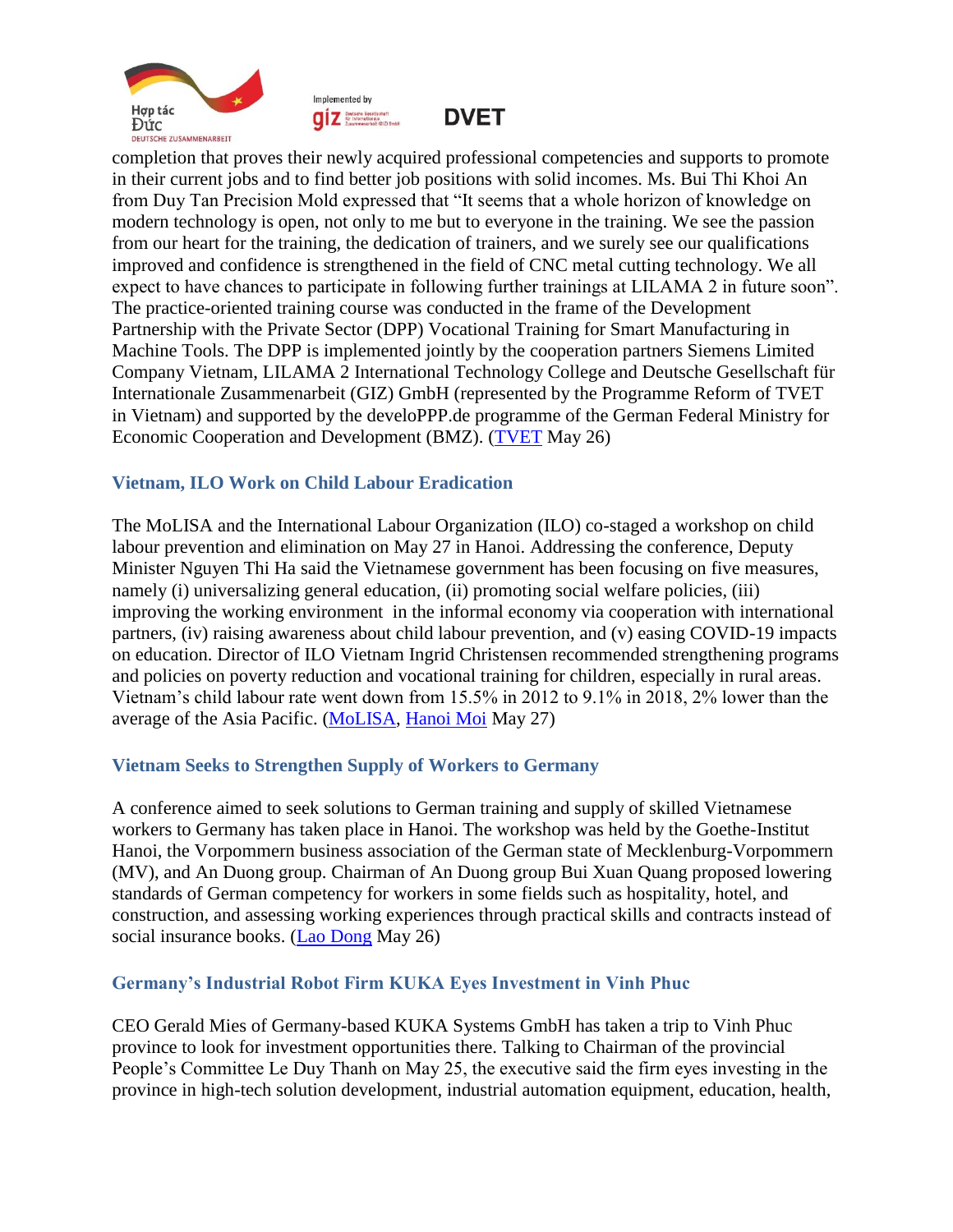



and skilled labour force training for the transfer of its technology in Vietnam. [\(Thoi Dai,](https://thoidai.com.vn/tap-doan-kuka-systems-gmbh-tim-hieu-moi-truong-dau-tu-tai-tinh-vinh-phuc-169127.html) [vinh](http://vinhphuctv.vn/Tin-t%E1%BB%A9c-chung/ID/322058/Ch%E1%BB%A7%20t%E1%BB%8Bch%20UBND%20t%E1%BB%89nh%20L%C3%AA%20Duy%20Th%C3%A0nh%20ti%E1%BA%BFp%20T%E1%BA%ADp%20%C4%91o%C3%A0n%20c%C3%B4ng%20ngh%E1%BB%87%20cao%20c%E1%BB%A7a%20%C4%90%E1%BB%A9c#related) [Phuc](http://vinhphuctv.vn/Tin-t%E1%BB%A9c-chung/ID/322058/Ch%E1%BB%A7%20t%E1%BB%8Bch%20UBND%20t%E1%BB%89nh%20L%C3%AA%20Duy%20Th%C3%A0nh%20ti%E1%BA%BFp%20T%E1%BA%ADp%20%C4%91o%C3%A0n%20c%C3%B4ng%20ngh%E1%BB%87%20cao%20c%E1%BB%A7a%20%C4%90%E1%BB%A9c#related) TV May 25)

## <span id="page-6-0"></span>**Vietnam, UK Work to Promote Sustainable Economic, Trade Ties**

Vietnamese Deputy Minister of Industry and Trade Dang Hoang An and British Minister of State at the Department for International Trade Penny Mordaunt co-held the 12th working session of the Joint Economic and Trade Committee (JETCO) on May 25 to promote the sustainable economic and trade cooperation between the two nations. During the event in London, the two sides discussed the grant of work permits to foreigners working in Vietnam and the implementation of the memorandum of understanding on cooperation in vocational training between the two governments. [\(Tin Tuc,](https://baotintuc.vn/thoi-su/hop-tac-kinh-te-thuong-mai-viet-namanh-phat-trien-ben-vung-20220526064625696.htm) [Vietnam Plus](https://www.vietnamplus.vn/hop-tac-kinh-te-thuong-mai-viet-namanh-phat-trien-ben-vung/792506.vnp#related) May 26)

#### <span id="page-6-1"></span>**Vietnam, Israel Seek to Promote Cooperation at 4th Political Consultation**

Assistant Minister of Foreign Affairs Do Hung Viet and Israel Ministry of Foreign Affairs Political Director Alon Bar sought to promote cooperation between the two countries while cochairing the fourth political consultation conference between the two ministries via videoconference on May 26. They concurred that the two countries should soon organize activities in the framework of some existing cooperation mechanisms, including the third meeting of the Inter-Governmental Committee, and speed up the negotiation of important cooperation agreements such as the Vietnam-Israel Free Trade Agreement and a labour agreement. [\(Vietnam Plus,](https://www.vietnamplus.vn/viet-nam-mong-muon-phat-trien-quan-he-hop-tac-nhieu-mat-voi-israel/792654.vnp) [Dien](https://dienbientv.vn/tin-tuc-su-kien/chinh-tri/202205/viet-nam-va-israel-nghien-cuu-mo-duong-bay-thang-5778019/#related) Bien TV, [Bao Quoc Te,](https://baoquocte.vn/viet-nam-israel-thuc-day-dam-phan-cac-hiep-dinh-hop-tac-nghien-cuu-mo-duong-bay-thang-185084.html#related) [VTV](https://vtv.vn/chinh-tri/viet-nam-va-israel-nghien-cuu-mo-duong-bay-thang-20220527005300618.htm#related) May 26)

#### <span id="page-6-2"></span>**Coca-Cola Invests \$1B in Vietnam to Date**

Coca-Cola has invested nearly \$1 billion in Vietnam since 1994, becoming the biggest foreign beverage investor in the country. At present, the beverage giant directly employs 2,000 workers and indirectly contributes nearly 16,000 jobs to the local labour market via its supply chains and supporting industries. [\(Tien Phong](https://tienphong.vn/coca-cola-va-hanh-trinh-hon-28-nam-tao-dau-an-ben-vung-tai-viet-nam-post1442325.tpo) May 30)

#### <span id="page-6-3"></span>**Jasmine Beauty School Founds Member in Vietnam**

The U.S.-based beauty industry-specialized school Jasmine Beauty has announced the foundation of its member in Thu Duc city of Ho Chi Minh City. Jasmine Beauty Vietnam will inclusively offer short-term beauty training to learners according to U.S. standards, the first of its kind in Vietnam. [\(Dan Sinh,](https://baodansinh.vn/dao-tao-nghe-lam-dep-ngan-han-chuan-my-vao-viet-nam-20220525110120.htm) [So Huu Tri Tue](https://sohuutritue.net.vn/cong-bo-quyet-dinh-thanh-lap-truong-dao-tao-nghe-tham-my-jasmine-beauty-viet-nam-d142103.html) May 25)

#### <span id="page-6-4"></span>*Domestic News*

<span id="page-6-5"></span>**DVET, DENSO Vietnam Ink MoU on Preparations for WorldSkills Competition 2022**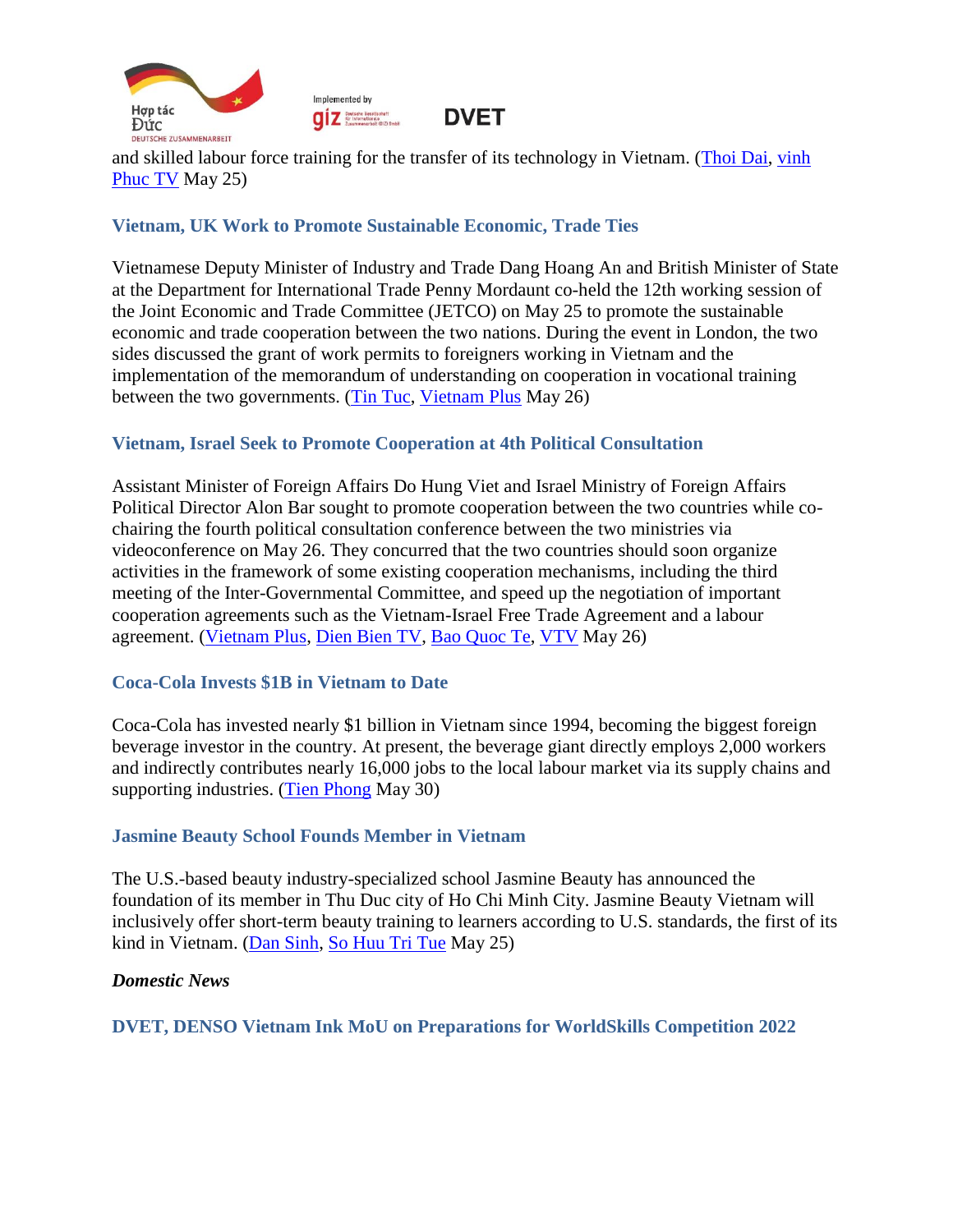



On May 24, the DVET and DENSO Vietnam inked a memorandum of understanding on preparations for the WorldSkills Competition 2022 in CNC lathing and milling. [\(Dan Sinh](https://baodansinh.vn/denso-viet-nam-tai-tro-2-nghe-tien-cnc-va-phay-cnc-tham-du-ky-thi-ky-nang-nghe-the-gioi-nam-2022-20220524145334.htm) May 24)

## <span id="page-7-0"></span>**Vietnam Licenses 62,961 New Firms in Jan-May, up 13% y/y: Ministry**

Vietnam is estimated to have licensed 62,961 new firms with a total registered capital of VND761.03 trillion (\$32.8 billion) in the first five months of this year, up 12.9% in number but down 2.2% y/y in value, according to the Agency for Business Registration, under the Ministry of Planning and Investment. The new firms used 437,689 labourers during the period, up 6.1% y/y. [\(Dau Tu](https://baodautu.vn/thang-52022-so-doanh-nghiep-gia-nhap-thi-truong-giu-da-tang-manh-d166692.html) May 27)

#### <span id="page-7-1"></span>**Over 69% of Vietnamese Women Engage in Workforce: MasterCard**

69.3% of Vietnamese women participate in the workforce, among the countries with the highest rates of working females, according to the fifth annual MasterCard Index of Women Entrepreneurs 2021. Vietnam comes 11th in terms of women's advancement outcomes and opportunities for women entrepreneurs, the report said. [\(VnMedia](https://vnmedia.vn/kinh-te/202205/phu-nu-viet-nam-nam-trong-top-nhung-quoc-gia-tham-gia-lao-dong-cao-nhat-the-gioi-9565c84/) May 24)

#### <span id="page-7-2"></span>**129,000 Learners in Hanoi to Graduate from Secondary Schools**

This academic year, 129,000 learners in Hanoi are scheduled to take graduation exam, up 19,000 y/y. About 104,000 will advance to high schools, 12,900 will advance to TVET-continuation education centres, and 12,100 will advance to TVET. [\(VOV](https://vov.vn/xa-hoi/giao-duc/ha-noi-cong-bo-ty-le-choi-vao-lop-10-thpt-nam-2022-post947055.vov) May 30)

#### <span id="page-7-3"></span>**Hanoi Resumes Production Close to 100%: Official**

After two years of the COVID-19 pandemic, Hanoi has resumed its production close to 100%, said Chairman of Hanoi People's Committee Chu Ngoc Anh, at a meeting with labourers in the city on May 26. The meeting focused on solutions to workers' problems, especially insurance indemnification for COVID-19 patients, lighting for roads near industrial parks and workers' residential areas, schools for workers' children, upgrade for downgraded workers' housing areas, and others. Hanoi currently has 326,000 businesses with 2.5 million employees. The figure includes 661 firms with 165,000 workers in nine industrial and processing zones and high-tech parks. [\(Kinh Te Do Thi,](https://kinhtedothi.vn/chu-tich-ubnd-tp-ha-noi-doi-thoai-voi-cong-nhan-lao-dong-thu-do.html) [Hanoi Moi,](http://hanoimoi.com.vn/tin-tuc/Xa-hoi/1033016/chu-tich-ubnd-thanh-pho-ha-noi-doi-thoai-voi-hon-200-cong-nhan-lao-dong#related) [VnExpress,](https://vnexpress.net/cong-nhan-chat-van-ong-chu-ngoc-anh-ve-chinh-sach-ho-tro-trong-dai-dich-4468359.html#related) [Dan Tri,](https://dantri.com.vn/an-sinh/ha-noi-cong-nhan-than-kho-chu-tich-chu-ngoc-anh-hua-tang-toc-giai-quyet-20220526215252051.htm#related) [VietnamNet](https://vietnamnet.vn/gap-ong-chu-ngoc-anh-cong-nhan-hoi-ve-chinh-sach-ho-tro-trong-dai-dich-2023715.html#related) May 26)

#### <span id="page-7-4"></span>**Quang Ninh Province Aims to Become Aquaculture Centre in Northern Vietnam**

Quang Ninh province has set a target to become an aquaculture centre in Vietnam's northern region by 2030, with a vision to 2045. By 2030, the province aims for a fisheries production value of VND31 trillion (\$1.3 billion), doubling 2020's figure; a fisheries output of 228,000 tons; and a fisheries export revenue of \$487 million, as well as create jobs for over 50,000 labourers. [\(Nhan Dan](https://nhandan.vn/tin-tuc-kinh-te/phan-dau-tro-thanh-trung-tam-nuoi-trong-thuy-san-cua-mien-bac-698904/) May 27)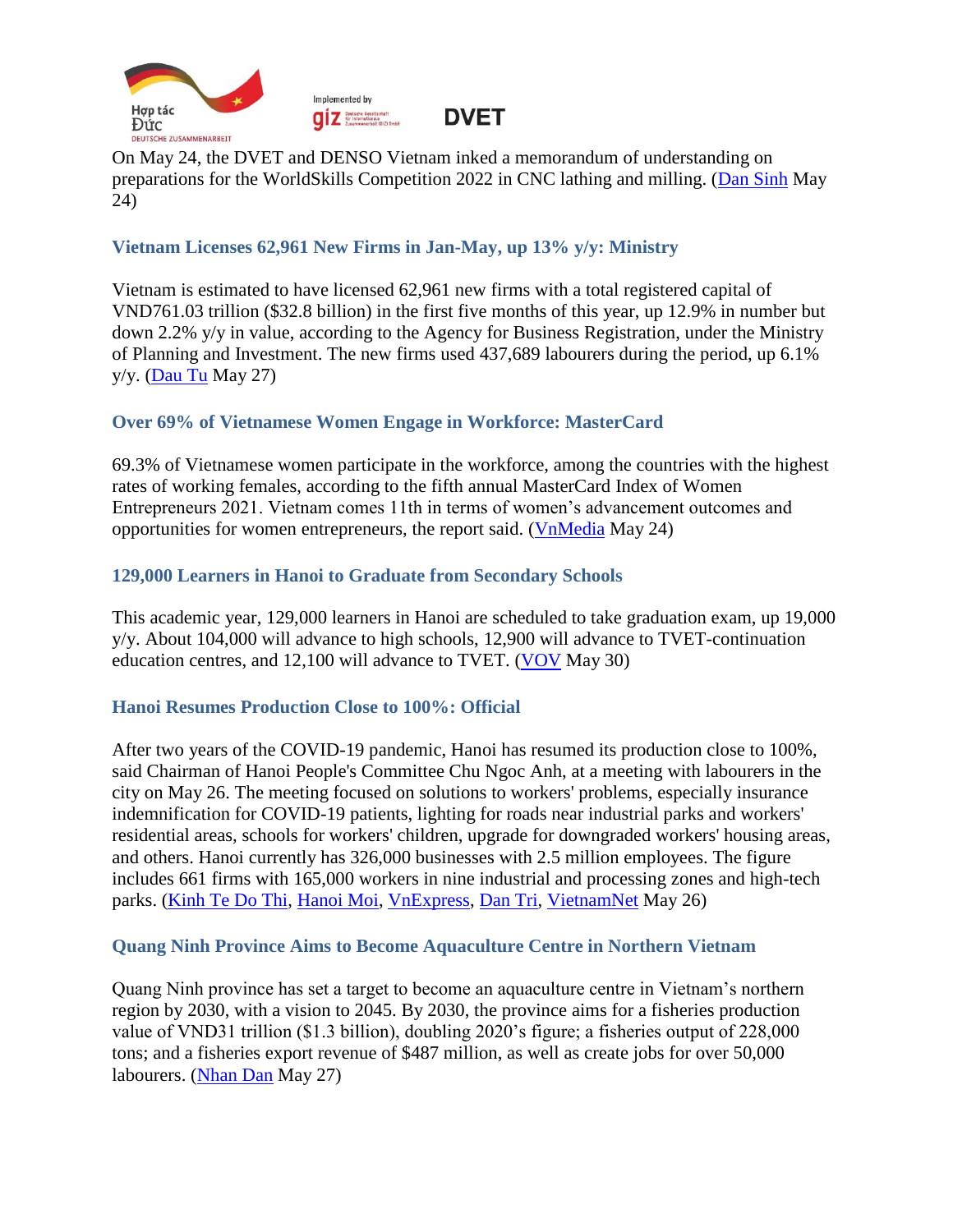

## <span id="page-8-0"></span>**Vinh University of Technology Education Signs Cooperation Deals with 15 Firms**

Vinh University of Technology Education in central Nghe An province has sealed cooperation deals with 15 large corporation, such as WHA Nghe An, VSIP Nghe An, TH, LG Display Vietnam-Haiphong, GOERTEK VINA, and others. [\(Dan Sinh](https://baodansinh.vn/truong-dai-hoc-su-pham-ky-thuat-vinh-ky-hop-tac-dao-tao-voi-15-doanh-nghiep-lon-20220528162419.htm) May 28)

## <span id="page-8-1"></span>**IPs, EZs in Quang Tri Attract \$20.35B So Far**

Industrial parks (IPs) and economic zones (EZs) in central province of Quang Tri have attracted 221 projects with a total pledged capital of VND472.24 trillion (\$20.35 billion) so far, said Mr. Tran Quang Trung, deputy head of the Quang Tri EZ Authority. Most of the projects operate in the energy, seaport, processing, garment, footwear, and construction material sectors. The operating projects have created 7,000 jobs, Mr. Trung noted. [\(Vietnam Plus](https://www.vietnamplus.vn/khu-cong-nghiep-kinh-te-quang-tri-thu-hut-tren-470000-ty-dong/792811.vnp) May 27)

#### <span id="page-8-2"></span>**Quang Nam Aims to Create 80,000 Employments in 2021-2025**

Quang Nam province aims to create 80,000 additional employments in 2021-2025, including 65,000 for the manufacturing-processing sector. [\(Dan Tri](https://dantri.com.vn/lao-dong-viec-lam/5-nam-tao-them-viec-lam-cho-80000-lao-dong-20220530110359437.htm) May 31)

#### <span id="page-8-3"></span>**Building of \$1.6M TVET Centre Project in Quang Ngai at Standstill**

The construction of Son Tinh model vocational training centre project in the namesake district of Quang Nam province comes to a standstill after its start in 2012. The 30,000-square-meter project with total capital of VND37.8 billion (\$1.6 million) is put on the shelf and looks ramshackle and shabby. [\(SGGP](https://www.sggp.org.vn/trung-tam-day-nghe-kieu-mau-o-quang-ngai-xay-10-nam-chua-xong-817255.html) May 30)

#### <span id="page-8-4"></span>**Danang City Aids Pandemic-hit Labourers with VND600B So Far**

Central Danang City has provided nearly VND600 billion in aid to 58,000 labourers at 2,700 suspended firms and 690 dissolved firms due to COVID-19. [\(Dan Sinh](https://baodansinh.vn/da-nang-ho-tro-gan-600-ty-dong-cho-nguoi-lao-dong-bi-anh-huong-dich-covid-19-20220526141001.htm) May 26)

#### <span id="page-8-5"></span>**Phu Yen Province Prosecutes Staff of Phu Yen TVET Centre**

On May 27, Phu Yen police prosecuted and applied ban from leaving residence against director Pham Tan Ngoan and accountant Pham Thi My Hoa of Phu Yen TVET-Career Path centre, for charges of "violating accounting rules, causing serious consequences." In 2019-2020, the duo abused their power to forge documents, causing damages of VND900 million to the State budget. [\(Tuoi Tre](https://tuoitre.vn/khoi-to-giam-doc-trung-tam-giao-duc-nghe-nghiep-huong-nghiep-phu-yen-20220527110526131.htm) May 27)

#### <span id="page-8-6"></span>**HCMC OKs Accommodation Support to over 41K Labourers**

Ho Chi Minh City's Social Security has okayed to provide accommodation support to 41,237 labourers at 3,064 firms, per the Prime Minister's Decision 08/2022/QD-TTg. [\(Dan Sinh](https://baodansinh.vn/tphcm-xac-nhan-hon-41000-nguoi-lao-dong-duoc-nhan-ho-tro-tien-thue-nha-20220529081341.htm) May 29)